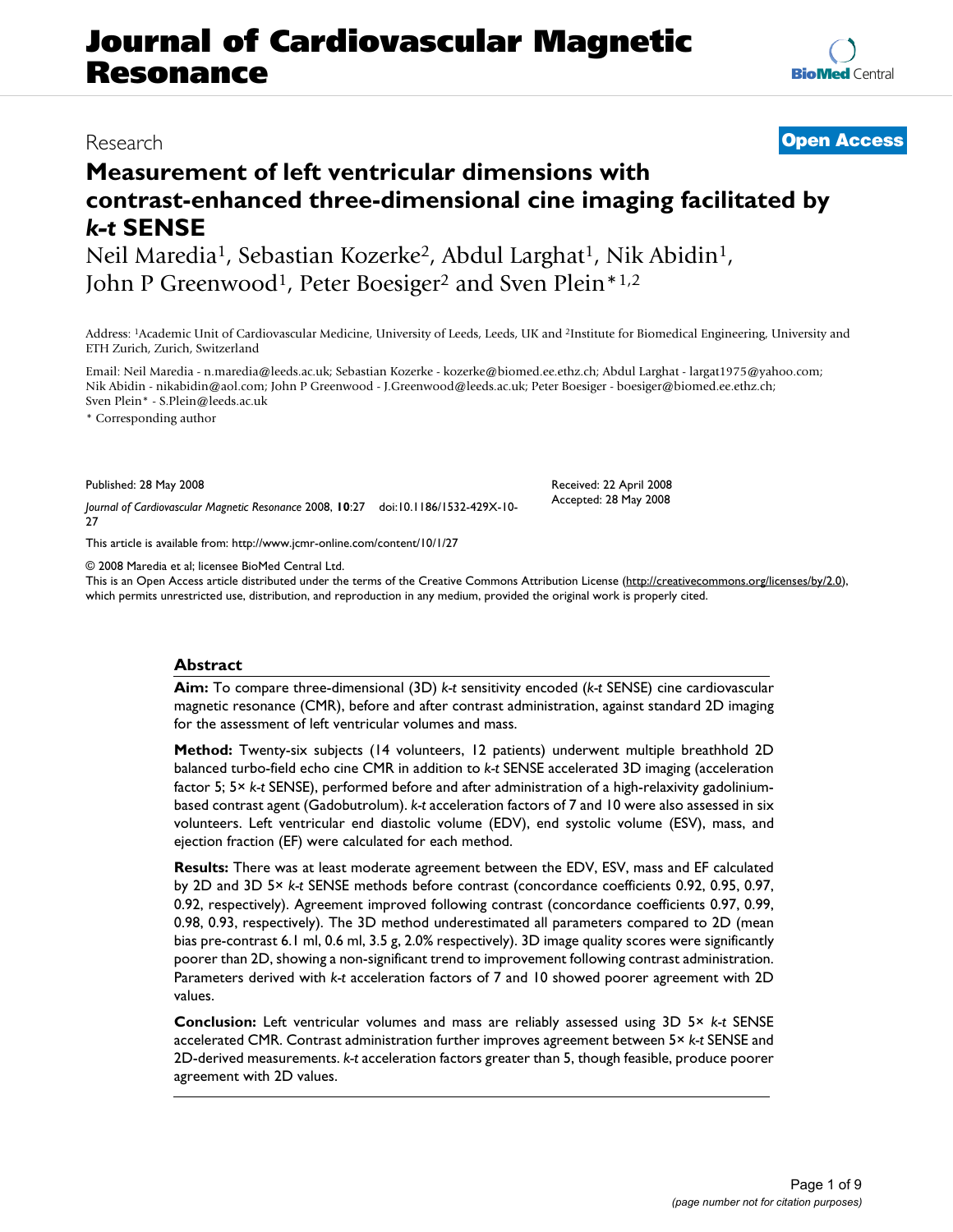#### **Introduction**

The assessment of ventricular volumes and mass is an essential component of any cardiovascular magnetic resonance (CMR) study. Numerous studies have shown that CMR provides the most accurate and reproducible measurements of left ventricular dimensions [1-7], as it is able to provide data with high spatial resolution and full cardiac coverage. Conventionally, volumetric measurements are derived from 8–12 contiguous two-dimensional (2D) sections aligned in the true left ventricular short axis orientation. Because of constraints imposed by the data acquisition speed of current pulse sequences, 2D acquisition is the standard method used to obtain these data. Data acquisition is separated into a series of breath holds, usually one or two slices per breath hold. It is also feasible in principle to acquire a three-dimensional (3D) data set with CMR which covers the whole heart in a single volume stack. 3D acquisition can reduce registration errors between slices and simplify planning. However, with conventional CMR methodology, compromises in spatial or temporal resolution have to be made in order to permit 3D acquisition.

The recently proposed k-space and time sensitivity encoding (*k-t* SENSE) method allows substantial acceleration of data acquisition by applying sparse sampling along the spatial frequency (*k*) and temporal (*t*) encoding axes [8- 10]. The resulting signal aliasing in the reciprocal spatiotemporal frequency or *x-f* domain is resolved using a filter constructed from low-resolution training data (as with the *k-t* BLAST technique) but additionally in conjunction with coil sensitivity information (unlike *k-t* BLAST, which does not utilize sensitivity information from multiple coils) [9]. Optimized sampling patterns were employed in data acquisition [11].

The method has been successfully applied to accelerate 2D cine imaging and for assessment of regional function in dobutamine stress CMR with a 3D cine implementation [\[12](#page-8-0)]. It was the purpose of the current work to evaluate measurements of LV volumes and mass from 3D *k-t* SENSE-accelerated cine imaging in comparison with standard 2D acquisition in volunteers and patients. In addition, several *k-t* acceleration factors and the effect of contrast media administration on volumetric and image quality measures of 3D *k-t* SENSE acquisition were assessed.

#### **Methods**

#### *Subjects*

The study population consisted of 26 subjects. Fourteen were healthy volunteers (mean age 26.7, range 20–49, ten male) and twelve were patients with suspected or known coronary heart disease (mean age 56.2, range 41–73, all male). Exclusion criteria for the study were contraindications to CMR (incompatible metallic implants, claustrophobia). All subjects gave written informed consent and the study was approved by the local ethics review board.

### *CMR*

CMR studies were carried out on a clinical 1.5 T MR system (Philips Medical Systems, Best, The Netherlands) using a 5 element cardiac phased array receiver coil for signal reception. Data were acquired during breath-holding in the end-expiratory position. Following scout images to determine the true short axis of the heart, breath-hold cine images in the axial, two-chamber and four-chamber planes were acquired to allow planning of the short-axis orientation. A multiple slice two-dimensional multiphase data set covering the LV in 10–12 short axis slices from apex to base was then acquired, which served as the reference study. The pulse sequence parameters for this reference study were as follows: Balanced steady state free precession (SSFP) pulse sequence (TR 2.8 ms, TE 1.4 ms, flip angle 55°, matrix size 256 × 256, spatial resolution  $2.0$  mm  $\times$   $2.0$  mm  $\times$   $10$  mm, no interslice gap,  $20$  phases/ cardiac cycle, no parallel imaging, 1 slice per breath-hold, typical breath-hold 14 seconds per slice).

Subsequently, two identical *k-t* SENSE accelerated 3D data sets were acquired. The first was acquired prior to and the second immediately following the administration of an intravenous bolus injection of 0.1 mmol/kg bodyweight Gadobutrolum (Gadovist, Bayer Schering Pharma, Berlin, Germany). The scan orientation and spatial coverage were identical to the 2D reference study. The following parameters describe the pulse sequence used: 3D balanced steady state free precession (TR 3.2 ms, TE 1.6 ms, flip angle 50°, spatial resolution 2 mm  $\times$  2 mm  $\times$  10 mm, reconstructed to twelve sections, 20 phases/cardiac cycle, single breath-hold, *k-t* undersampling in two spatial dimensions, acceleration factor of 5, (5× *k-t* SENSE). The acquisition time was 14 seconds followed by a separate four-second breath-hold in which 49 training profiles were acquired. Taking into account the acquisition of training data, the effective acceleration factor achieved using the technique was 3.7. For the reconstruction of all *k-t* SENSE accelerated data, central k-space lines were substituted with training data ("training plug in") [10].

In six volunteers, the acquisition was repeated with *k-t* acceleration factor of 7 and 10 (7× *k-t* SENSE and 10× *k-t* SENSE) using otherwise identical scan parameters as outlined above. Acquisition times were 11 and 9 seconds for *k-t* acceleration factors of 7 and 10 respectively, each followed by a separate four-second breathhold for training profile acquisition.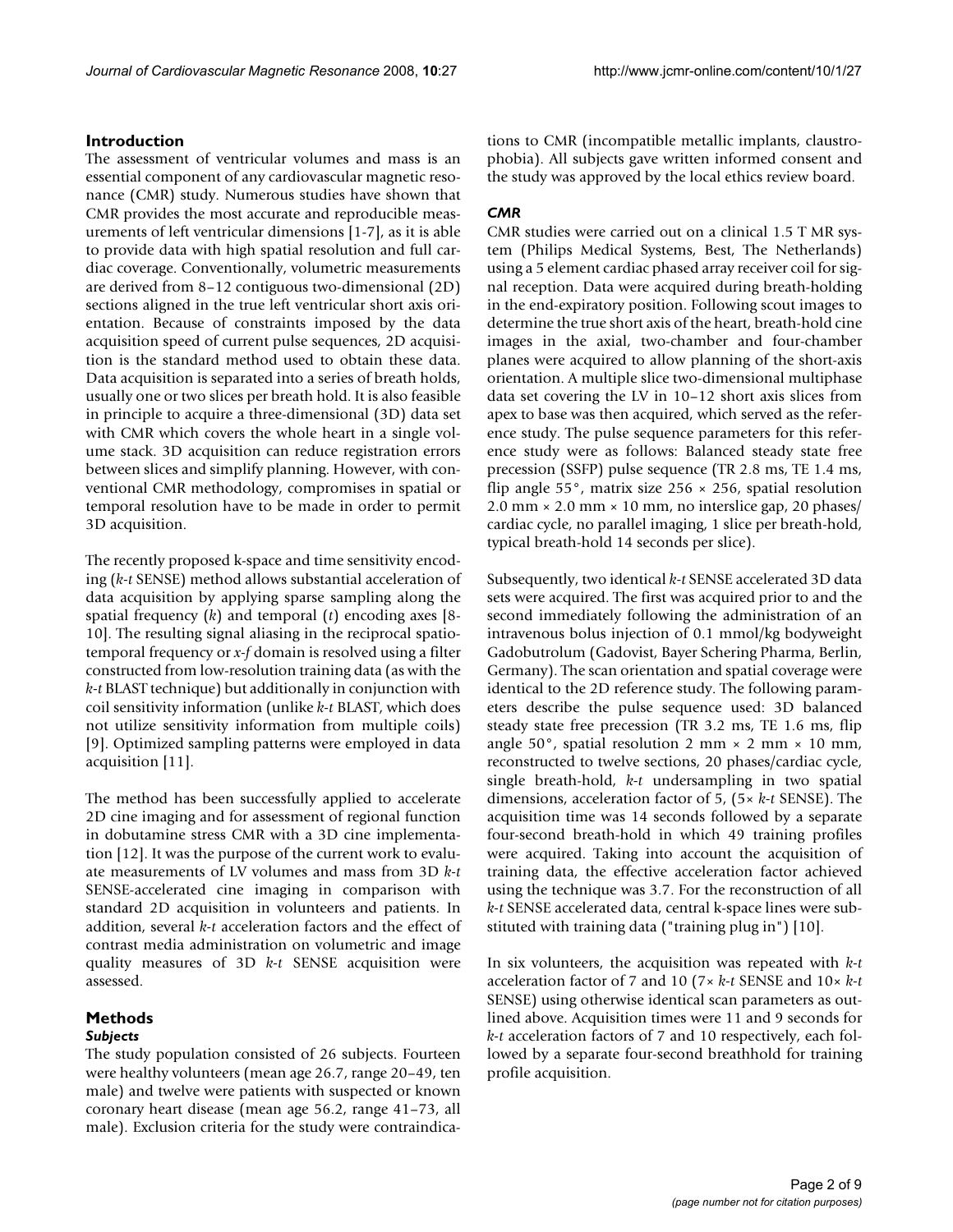#### *Data Analysis*

All data sets were analysed with commercially available analysis software (MASS, Medis, Leiden, The Netherlands) by an observer blinded to all patient information. 2D data sets were analysed initially, followed two weeks later by the 3D data sets in order to ensure blinding to the reference data.

Image quality, based on the ability to identify the endocardial border, was scored on a scale from 1 to 5, as follows: (1) endocardial border not visible (non-diagnostic image), (2) severe blurring of endocardial border, (3) moderate blurring, (4) mild blurring, (5) well defined endocardial border (modified from McConnell et al [13]). Artefacts were recorded with a score from 0 to 3, as follows: (0) no artefact, (1) minor artefact, (2) significant artefact but not affecting endocardial border definition, (3) significant artefact obscuring endocardial border in places.

On each data set, the endocardial and epicardial contours were traced manually at end-diastole and end-systole. The first phase of each slice was defined as end-diastole. Endsystole was taken as the phase with the smallest total LV volume. LV end-diastolic volume (EDV) and LV endsystolic volume (ESV) were computed using the summation of discs method. Ejection fraction was determined as  $[(EDV-ESV)/EDV] \times 100\%$ . Left ventricular mass (LV mass) was calculated from the diastolic phase as LV mass  $= 1.05$  g/cm<sup>3</sup> × (epicardial volume-endocardial volume).

#### *Statistical Analysis*

Statistical analysis was performed using SPSS version 15.0. Mean values +/- SD were calculated for all contourrelated measurements. The mean bias between the methods and their limits of agreement were calculated according to the method described by Bland & Altman [14]. Lin's concordance coefficient [15] was used to assess the agreement between measurements obtained using different pulse sequences. This calculation was performed using the online concordance calculator hosted by the New Zealand National Institute of Water and Atmospheric Research (NIWA) [16]. The following scale was used to describe the strength of agreement: >0.99 almost perfect, 0.95–0.99 substantial, 0.90–0.95 moderate and <0.90 poor agreement. Image quality and artefact scores were compared using the non-parametric Wilcoxon signed ranks test.

The reproducibility of left ventricular volume assessment for each technique was assessed using a sample of ten participants (five volunteers and five patients). In order to assess intraobserver variability, left ventricular contours were redrawn several months after the original contours, and without reference to them, by the original observer (AL). An additional observer (NM) independently drew

contours using the same images in order to assess interobserver variability. The error between repeated measurements was assessed in the manner described by Bland and Altman [17]. It was firstly confirmed that the degree of error was not proportional to the magnitude of the measurements, using Kendall's correlation coefficient and scatterplots. The variance between repeated measurements of EDV, ESV, EF and LV mass was then calculated for each subject. The within-subject variance for each parameter was obtained by taking the mean of the ten subjects' variances. The within-subject standard deviation was then derived by performing the square root of the within-subject variance.

#### **Results**

Data acquisition was successfully completed in all subjects. Figure 1 demonstrates the images obtained from a single patient using each pulse sequence. The corresponding cine acquisitions can be viewed in movies 1–5.

#### *Image quality*

The image quality scores of the 3D acquisitions were lower than the 2D reference images irrespective of the administration of contrast (table 1). Median image quality and artefact scores suggested improvements in the 3D post-contrast images when compared with the 3D precontrast images, but these differences were not statistically significant (pre-versus post-contrast image quality score p = 0.11, artefact score p = 0.23). The *k-t* accelerated images were noted to suffer from some temporal blurring and a curved artefact, which varied in intensity between phases (figure 2 and movies 2–5). This artefact is caused by aliasing of fat signal along the slice direction due to imperfect slice selection of the radio-frequency pulse in the general implementation of fast 3D sequences on the MR system we used.

#### *Volumetric measurements*

The results obtained using 2D and 3D 5× *k-t* SENSE (before and after contrast) are shown in table 2. Prior to contrast administration, the 3D 5× *k-t* SENSE technique demonstrated moderate agreement with 2D imaging for estimation of EDV and EF (concordance coefficients 0.92 for both), and substantial agreement for ESV and LV mass (concordance coefficients 0.95 and 0.97 respectively). The administration of contrast improved concordance coefficients for all parameters, producing substantial agreement for EDV, ESV and LV mass (concordance coefficients 0.97, 0.99 and 0.98 respectively) and moderate agreement for EF (concordance coefficient 0.93). This improvement is also reflected by a reduction in the limits of agreement for the bias between 2D and 3D 5× *k-t* SENSE for all parameters after contrast administration (figure 3).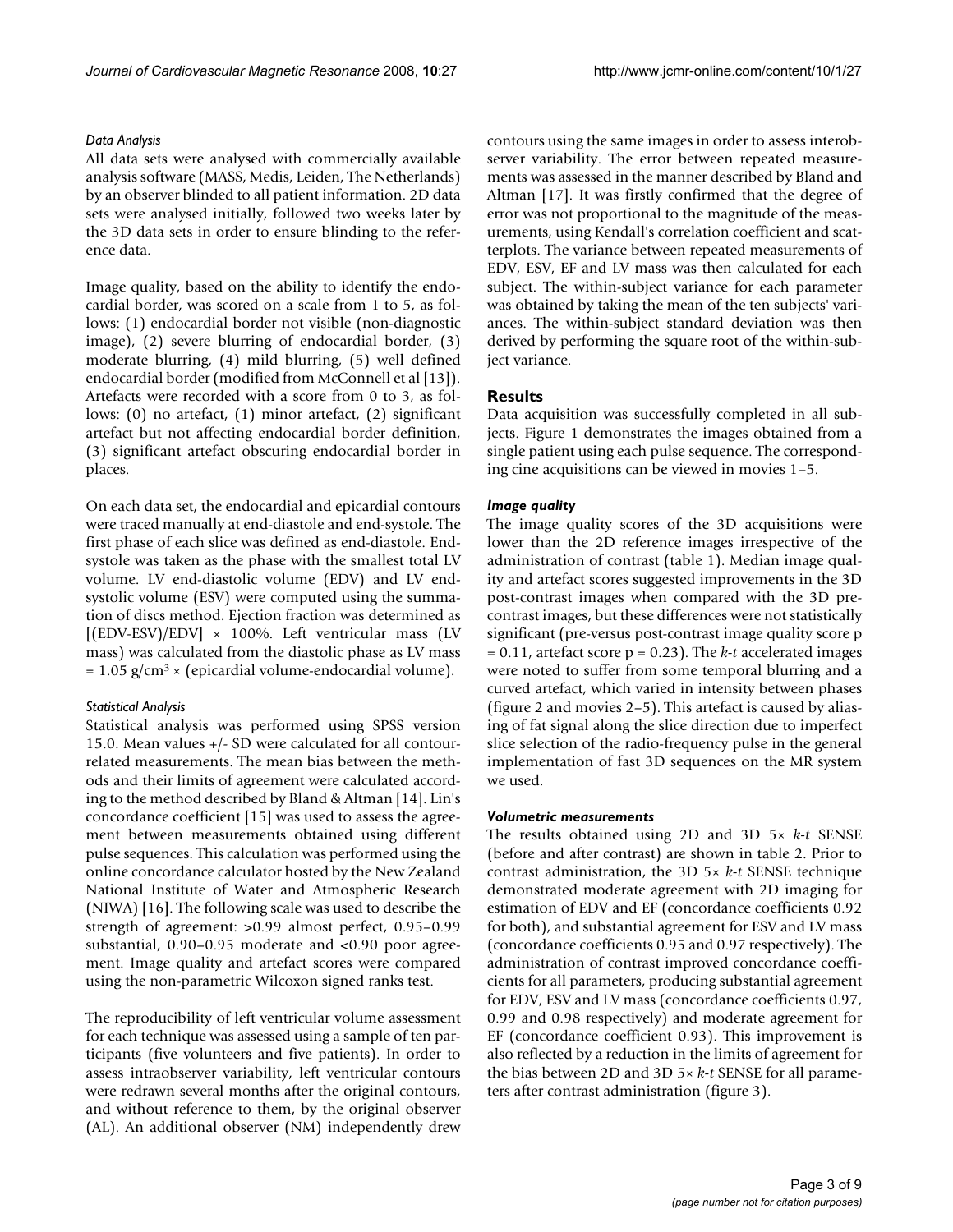

 $2D$ 

5 x k-t pre-contrast





 $7 \times k-t$ 



 $10 \times k-t$ 

**Figure 1** Sample images obtained from a single patient using each imaging technique.

#### **Table 1: Image quality and artefact scores for the 2D reference and 3D 5×** *k-t* **SENSE images before and after contrast.**

|                                                                                                    | Median Image Quality Score      | Median Artefact Score      |
|----------------------------------------------------------------------------------------------------|---------------------------------|----------------------------|
| 2D reference images                                                                                |                                 |                            |
| 3D 5× k-t pre-contrast (p value vs 2D reference score)                                             | 3(p < 0.01)                     | 2 (p < 0.01)               |
| $3D$ 5× k-t post-contrast<br>(p value vs 2D reference score)<br>[p value vs pre-contrast 3D score] | 4<br>(p < 0.01)<br>$[p = 0.11]$ | (p < 0.01)<br>$[p = 0.23]$ |

Legend for Table 1

Image quality scoring: (1) endocardial border not visible (non-diagnostic image), (2) severe blurring of endocardial border, (3) moderate blurring, (4) mild blurring, (5) well defined endocardial border (modified from McConnell et al [13])

Artefact scoring: (0) no artefact, (1) minor artefact, (2) significant artefact but not affecting endocardial border definition, (3) significant artefact obscuring endocardial border in places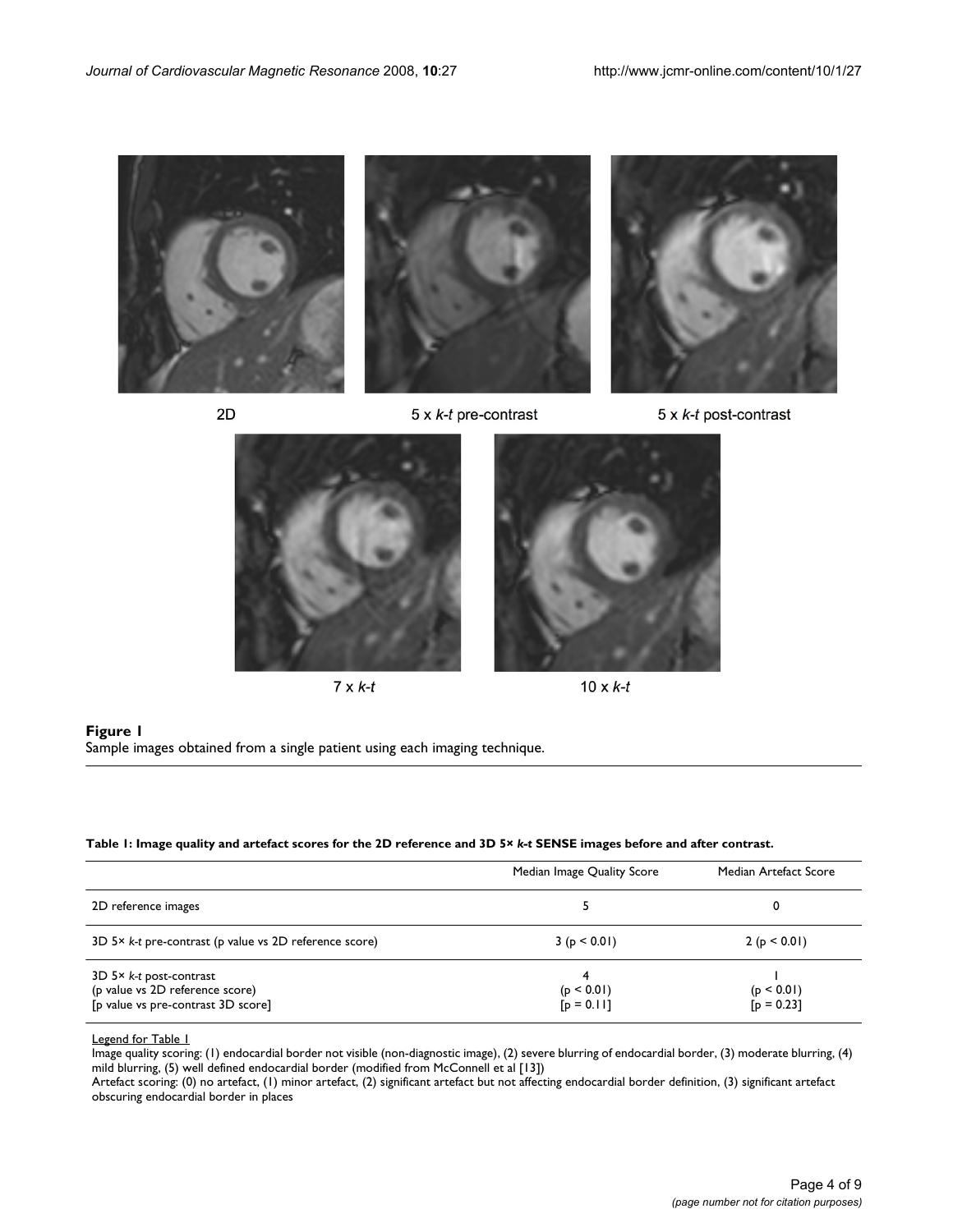

5× the fat signal along the slice direction **Figure 2** *k-t* SENSE accelerated images showing multiple phases from a single slice, illustrating a curved artefact, caused by aliasing of 5× *k-t* SENSE accelerated images showing multiple phases from a single slice, illustrating a curved artefact, caused by aliasing of the fat signal along the slice direction. The severity of the artefact varies between different phases as a result of the different motion states of the heart.

Left ventricular EDV, mass and EF measurements were mostly underestimated by the 3D methods, irrespective of contrast administration. However, left ventricular ESV was underestimated by the 3D pre-contrast dataset but overestimated following contrast administration (mean bias 1.1 ml pre-contrast, -0.6 ml post-contrast).

#### *Higher k-t acceleration factors*

Acquisition with higher *k-t* acceleration factors of 7 and 10 was feasible. The results obtained using higher acceleration factors are shown in table 3. The majority of these results show poor agreement with the 2D reference (concordance coefficients < 0.90), apart from the LV ESV result for 7× *k-t* SENSE, which agrees substantially with the 2D value (concordance coefficient 0.96). However, the small sample size means that the confidence intervals are wide and the data should therefore be interpreted with caution.

#### *Reproducibility of LV Assessment*

As demonstrated in table 4, the inter- and intraobserver variability values were similar for the 2D and 3D pre- and post-contrast methods.

#### **Discussion**

This study shows that *k-t* SENSE-accelerated 3D CMR cines can be used to reliably assess left ventricular mass, ejection fraction, end systolic and end diastolic volumes.

Using the 5× *k-t* SENSE acceleration method presented here, a full LV study, with temporal and spatial resolution equivalent to the 2D reference method, could be acquired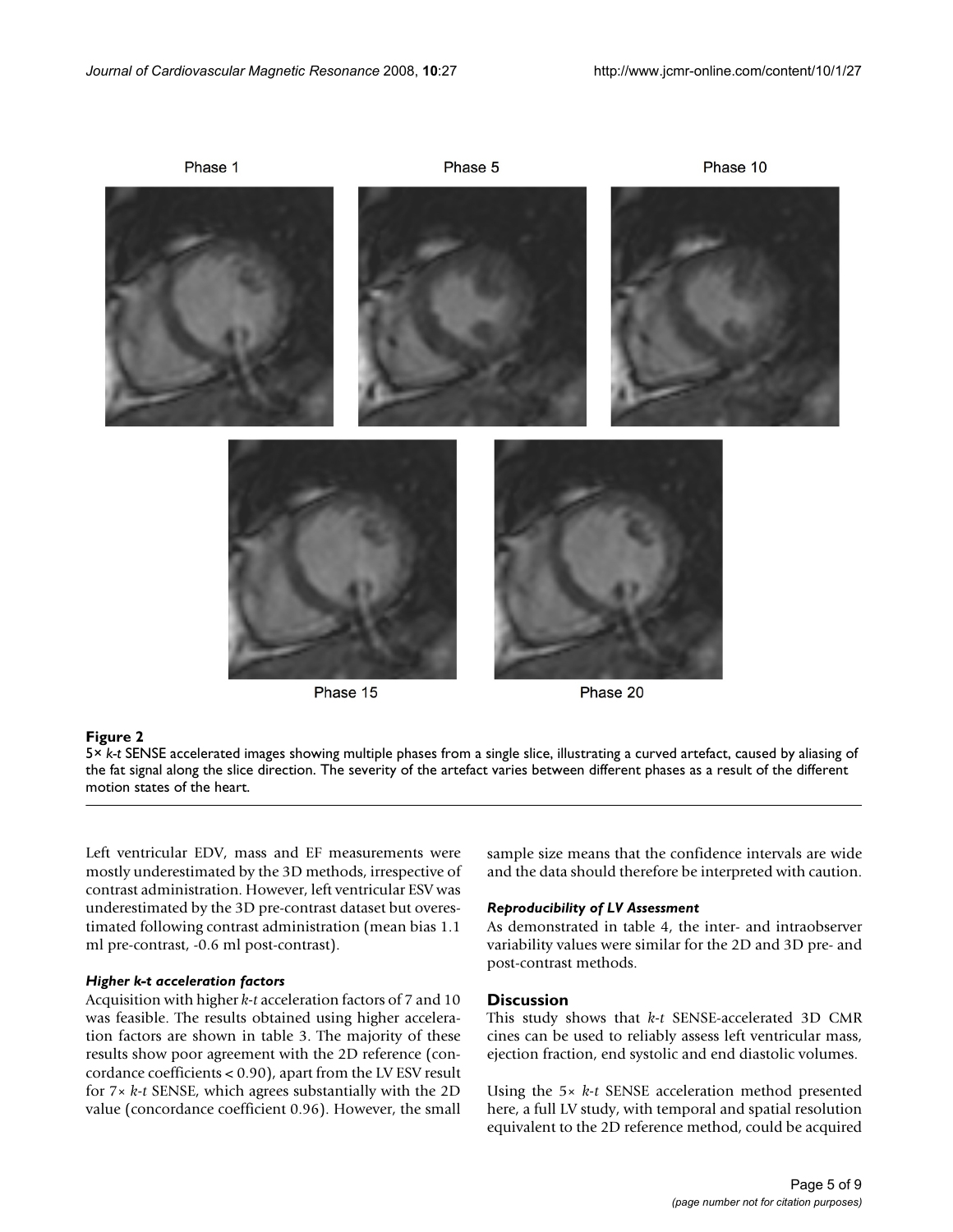|                                         | LV EDV (ml)             | LV ESV (ml)             | LV mass $(g)$              | LVEF $(\%)$         |
|-----------------------------------------|-------------------------|-------------------------|----------------------------|---------------------|
| $2D$ mean $\pm$ SD                      | $149.0 \pm 40.2$        | $70.6 \pm 33.7$         | $111.7 \pm 33.1$           | $54.0 \pm 8.3$      |
| 3D 5 $\times$ k-t pre-Gd mean $\pm$ SD  | $142.9 \pm 35.4$        | $70.0 \pm 28.8$         | $108.2 \pm 31.1$           | $52.0 \pm 8.1$      |
| Bias (95% C.I.)                         | $6.1$ ( $-20.9$ ; 33.2) | $0.6$ ( $-19.0$ ; 20.3) | $3.5$ ( $-11.3$ ; 18.4)    | $2.0$ (-3.5; 7.4)   |
| Lin's coefficient (95% C.I.)            | $0.92(0.87 - 0.98)$     | $0.95(0.92 - 0.98)$     | $0.97(0.94 - 0.99)$        | $0.92(0.86 - 0.98)$ |
| 3D 5 $\times$ k-t post-Gd mean $\pm$ SD | $144.3 \pm 37.4$        | $71.4 \pm 32.3$         | $110.0 \pm 32.2$           | $52.0 \pm 8.4$      |
| Bias (95% C.I.)                         | $4.7$ ( $-12.7$ ; 22.1) | $-0.8$ $(-10.8; 9.2)$   | $1.7$ ( $-11.0$ ; $14.4$ ) | $2.0$ (-3.1; 7.1)   |
| Lin's coefficient (95% C.l.)            | $0.97(0.94 - 0.99)$     | $0.99(0.98 - 1.00)$     | $0.98(0.96 - 1.00)$        | $0.93(0.87 - 0.98)$ |

**Table 2: Comparison of 2D reference against 3D 5×** *k-t* **SENSE images before (pre-Gd) and after (post-Gd) contrast administration (n = 26)**

using a single 14-second breathhold followed by a 4-second breathhold for training data. This compares to several minutes for a full LV cine study using a conventional 2D approach. The differences observed between LV parameters derived from 2D and 3D *k-t* accelerated images in this study are sufficiently small to be irrelevant in most clinical scenarios. The rapid and reliable acquisition of left ventricular images through the 5× *k-t* SENSE acceleration method will be particularly of benefit when scanning unstable patients who are unable to tolerate long periods of time in the MR scanner.

The administration of T1 shortening contrast media reduced artefacts and improved the image quality scores of the 5× *k-t* SENSE accelerated images, though these differences did not prove statistically significant. However, the trend towards an improvement in image quality scores was mirrored by an improvement in the agreement between 2D and 3D volumetric measurements following contrast. In many CMR studies, contrast agents are administered for other components of the study, so that contrast-enhanced 3D cine imaging will not necessitate additional contrast administration. In most instances, conventional contrast agents, such as the one used in this work, will be chosen rather than intravascular agents. Although intravascular contrast has shown some advantages for 3D cine imaging and might further improve the delineation of the blood pool versus myocardium [18]

our results using an extravascular agent are more relevant to current clinical practice.

It is interesting to note that, despite generally good agreement between the techniques, there was a systematic underestimation of LV volumes, ejection fraction and mass with the 3D methods compared with the 2D reference. There are several explanations for the differences between 2D and 3D acquisition results. During 3D imaging, a reduction in the inflow of unsaturated blood can reduce endocardial border definition and thereby influence contour placement. Furthermore, individual 2D slices are generally better defined than in 3D acquisition, where the reconstructed slices suffer from more partial volume effects due to the extent of the point-spread function in the slice selection direction. The appearance of the endocardial border therefore differs between the two methods. With 2D techniques, spatial misregistration can also affect volumetric measurements, although this would be expected to have a random effect. Finally, when prospective gating is used in data acquisition as used in the present study, the cardiac cycle may not be covered in its entirety, in particular if the actual heart rate differs from the anticipated heart rate. Because the *k-t* reconstruction algorithm assumes a cyclic temporal function, discontinuities between the last and first phases of the acquisition can lead to reconstruction errors in the first and last heart phase images. Since we defined EDV as the first phase of

|                                     | LV EDV (ml)              | LV ESV (ml)                | LV mass $(g)$       | LVEF $(\%)$              |
|-------------------------------------|--------------------------|----------------------------|---------------------|--------------------------|
| $2D$ mean $\pm$ SD                  | $145.8 \pm 25.9$         | $63.3 \pm 19.1$            | $95.4 \pm 18.1$     | $57.2 \pm 5.9$           |
| $3D$ 7× k-t mean $\pm$ SD           | $138.3 \pm 26.2$         | $62.3 \pm 20.5$            | $90.9 \pm 18.6$     | $60.9 \pm 10.7$          |
| Bias (95% C.I.)                     | 7.4 (-14.6; 29.4)        | $1.1$ ( $-12.8$ ; $14.9$ ) | $4.4$ (-14.4; 23.3) | $-3.7$ ( $-26.7$ ; 19.4) |
| Lin's coefficient (95% C.I.)        | $0.87(0.64 - 1.00)$      | $0.96(0.88 - 1.00)$        | $0.84(0.56 - 1.00)$ | $0.88(0.67 - 1.00)$      |
| $3D$ $10 \times k$ -t mean $\pm$ SD | $134.3 \pm 25.8$         | $63.9 \pm 22.0$            | $92.7 \pm 17.2$     | $53.7 \pm 8.0$           |
| Bias (95% C.I.)                     | $11.5$ ( $-16.1$ ; 39.0) | $-0.6$ ( $-20.1$ ; 18.9)   | $2.7$ (-13.5; 18.9) | $3.6$ (-1.7; 8.8)        |
| Lin's coefficient (95% C.l.)        | $0.77(0.41 - 1.00)$      | $0.89(0.69 - 1.00)$        | $0.88(0.67 - 1.00)$ | $0.81(0.58 - 1.00)$      |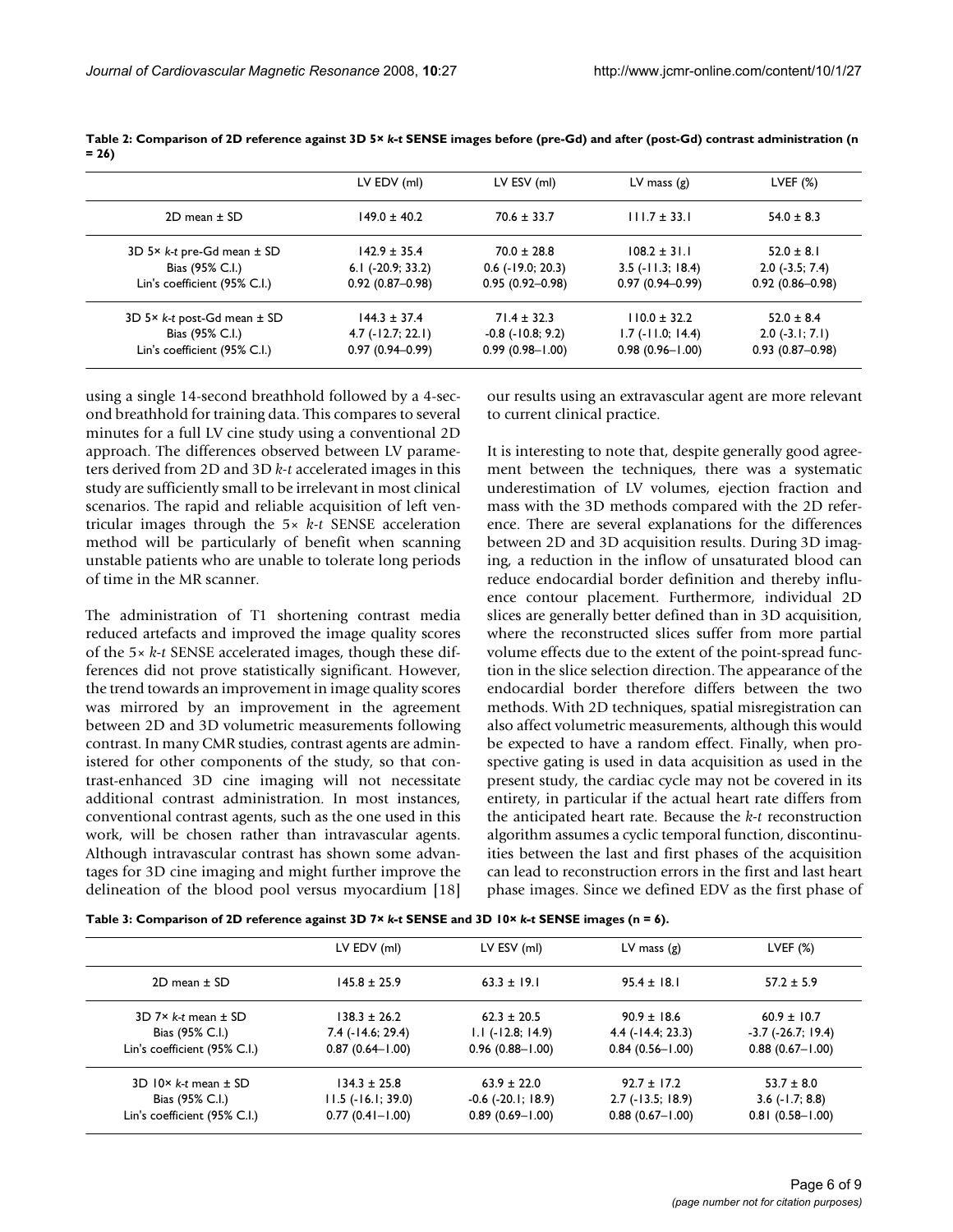

#### **Figure 3** Production of the contract of the contract of the contract of the contract of the contract of the contract of the contract of the contract of the contract of the contract of the contract of the contract of the c

Bland Altman plots comparing EDV, mass and EF parameters obtained using the 5× accelerated *k-t* SENSE technique (k-t 5) before (pre-Gd) and after (post-Gd) contrast administration, against the 2D reference data. (The central horizontal line represents mean bias and the outer two horizontal lines represent the limits of agreement).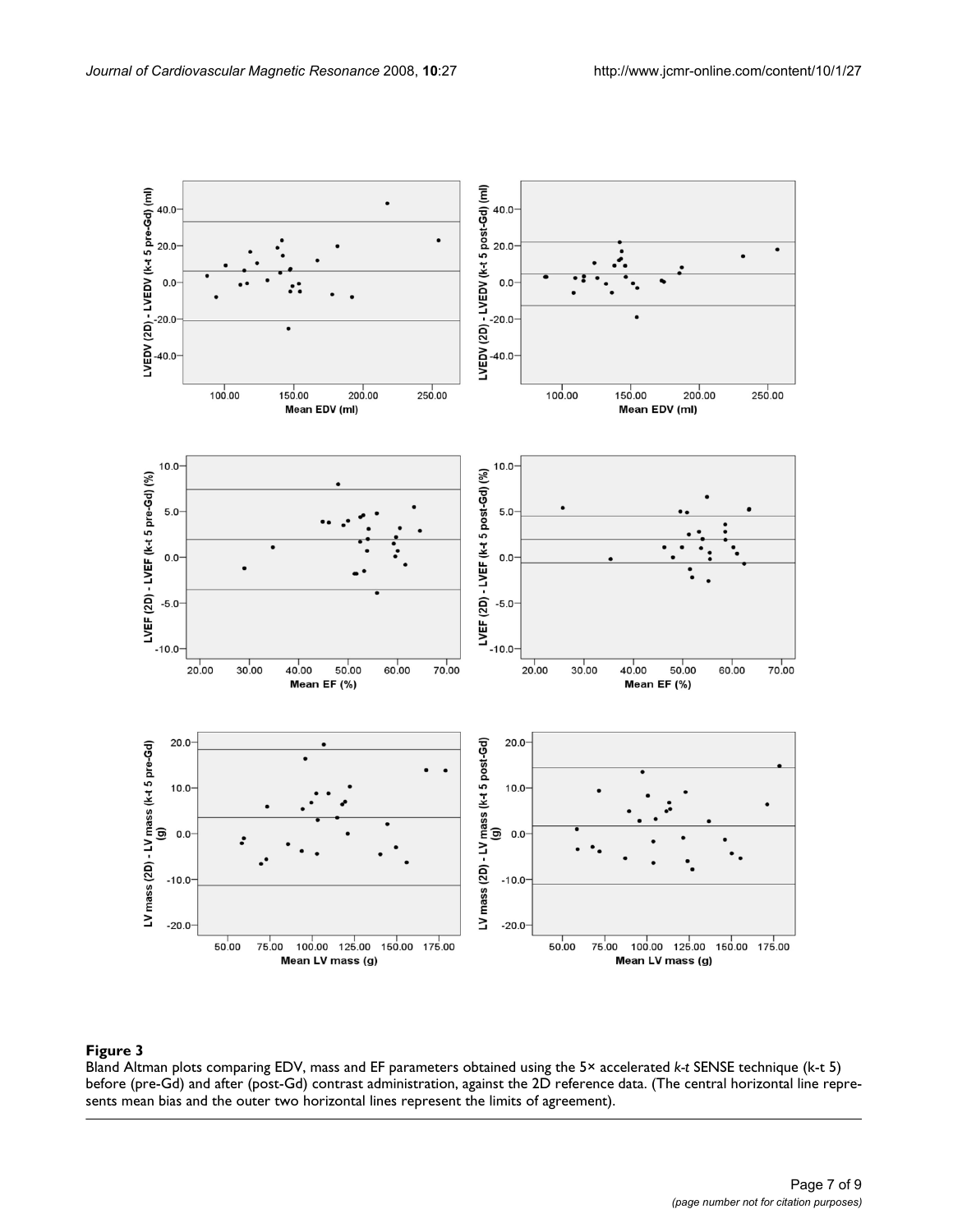|                   |               | Inter-observer Variability (Within-subject SD) | Intra-observer Variability (Within-subject SD) |
|-------------------|---------------|------------------------------------------------|------------------------------------------------|
| 2D                | EDV (ml)      | 5.9                                            | 10.6                                           |
|                   | ESV (ml)      | 7.9                                            | 7.9                                            |
|                   | LV mass $(g)$ | 12.0                                           | 9.4                                            |
|                   | LV EF $(\%)$  | 4.0                                            | 2.9                                            |
| 3D 5× k-t Pre-Gd  | EDV (ml)      | 9.0                                            | 5.2                                            |
|                   | ESV (ml)      | 6.1                                            | 5.9                                            |
|                   | LV mass $(g)$ | 14.8                                           | 11.1                                           |
|                   | LV EF $(\%)$  | 2.4                                            | 3.5                                            |
| 3D 5× k-t Post-Gd | EDV (ml)      | 9.3                                            | 9.2                                            |
|                   | ESV (ml)      | 7.3                                            | 8.1                                            |
|                   | LV mass $(g)$ | 13.9                                           | 9.2                                            |
|                   | LV EF $(%)$   | 3.5                                            | 3.8                                            |

**Table 4: Inter- and intra-observer variability calculated from a sample of five patients and five volunteers (SD = Standard Deviation).**

the acquisition, such errors may have contributed to its underestimation. With retrospective gating, which has recently been implemented for *k-t* SENSE [19], the potential for this error will be removed.

Two recent studies using a similar acceleration method, *kt* BLAST, and prospective triggering, have shown similar results. A study of 40 patients by Jahnke et al has reported a mean bias for LVEDV of 4.9%, similar to the result of our study, with better agreement for ESV and EF [20]. Meanwhile, Greil et al, in their study of 17 volunteers, found similar results (mean difference for 6× *k-t* BLAST acceleration vs. 2D cine: EDV 5 ml, ESV 1 ml, LV mass -0.9 g, EF 0.5%), and further demonstrated the tendency to underestimation of left ventricular volumes using *k-t* acceleration [21]. The consistency in results between these three independent studies suggests a systematic error between 2D and 3D acquisition techniques, which may be related to the reconstruction algorithm used.

Traditional parallel imaging techniques are generally limited by decreasing signal to noise ratios (SNR) as acceleration factors increase. However, acceleration by *k-t* SENSE is significantly more SNR efficient. The main factors limiting the degree of acceleration with this technique are temporal blurring and associated artifacts. In this study, up to 10-fold *k-t* acceleration factors were tested and found to be feasible in a small group of volunteers. For 10-fold acceleration, data acquisition required only a nine-second breathhold followed by a four-second breathhold for training data. At these higher acceleration factors however, temporal blurring and artefacts were observed on qualitative analysis. Consequently, the measurements made using these images showed poor agreement with the 2D reference results.

#### **Limitations**

The higher *k-t* acceleration factors of 7 and 10 were only tested in six volunteers. Though this establishes the feasibility of the technique, larger scale studies will be needed to determine whether our finding of poor agreement with the reference standard is reproduced.

#### **Conclusion**

This study demonstrates that *k-t* SENSE accelerated 3D left ventricular cine imaging can be used to reliably measure most clinically important left ventricular parameters. Images produced using a *k-t* acceleration factor of 5 generally showed good agreement with the 2D reference, particularly after the administration of contrast agent. Measurements derived from images using higher *k-t* acceleration factors of 7 and 10, though proven to be feasible, showed poorer agreement with the reference technique. Further studies with larger groups of patients will be needed to determine the role of *k-t* SENSE accelerated 3D cine CMR imaging in routine clinical practice.

#### **Additional material**

#### **Additional file 1**

*2D mid-ventricular slice cine. This movie shows a mid-ventricular slice cine, taken with a 2D sequence.* Click here for file

[\[http://www.biomedcentral.com/content/supplementary/1532-](http://www.biomedcentral.com/content/supplementary/1532-429X-10-27-S1.mpg) 429X-10-27-S1.mpg]

#### **Additional file 2**

*3D 5×* k-t *mid-ventricular slice cine, before contrast. This movie shows a mid-ventricular slice cine, taken with a 3D 5×* k-t *sequence, before the administration of contrast.* Click here for file [\[http://www.biomedcentral.com/content/supplementary/1532-](http://www.biomedcentral.com/content/supplementary/1532-429X-10-27-S2.mpg) 429X-10-27-S2.mpg]